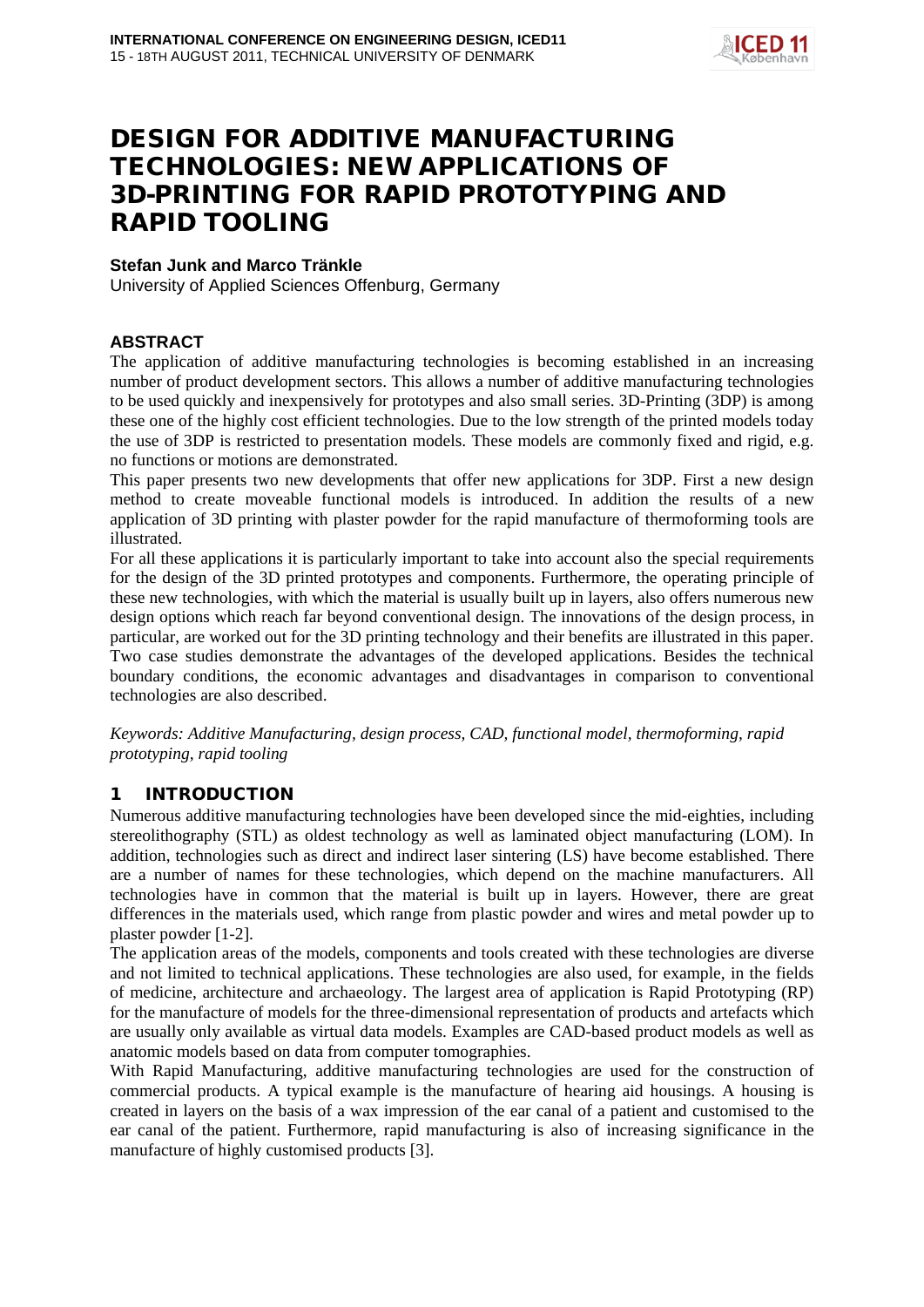The current trend towards mass customisation [4] with the prices for the hardware for the manufacture of individual products simultaneously falling is a great opportunity for additive manufacturing technologies to rapidly spread at small companies. At the end of this vision is the application of "personal fabricators" at private households for the manufacture of household articles or toys of customised design [5-7]. Ultimately, the additive manufacturing technologies for Rapid Tooling (RT) are used to manufacture a tool, not the actual component. This tool, for example, may be a mould for the thermoforming of plastic sheets, a simple injection-moulding tool or a dead mould for casting. These technologies as well allow products to be customised inexpensively.

3D printing (3DP) was developed in the early nineties at the Massachusetts Institute of Technology MIT and was introduced to the market in 1996. On the basis of a platform, powder is applied in layers and then sprayed with a binding agent and also paint. The layer thickness is about 0.1 mm. The platform is then lowered and the process starts again. In this way, the component is created layer by layer. The non-bonded powder is extracted at the end of the construction process. It may be reused directly without any regeneration required. Since the model printed in this way still exhibits a low level of strength, it is subjected to after-treatment after the removal of the powder. The printed component is infiltrated with resin which usually penetrates the component a few millimetres deep. This increases, on the hand, the strength of the printed component and, on the other hand, the brightness of the printed colours.

This new additive manufacturing technology varies from conventional technologies in particular in that coloured models are possible. The model costs are also relatively low, since the systems used do not require any expensive laser equipment [8]. However, a disadvantage of this technology is the strength of the models which is currently still very low and makes it difficult to use them as tools [9]. Furthermore, printed models are usually inflexible, since it is not possible to separate individual parts of an assembly due to the layer thickness of about 0.1 mm. It is therefore not possible to represent functions, such as the rotation of a shaft in a housing [10].

### 2 DESIGN FOR RAPID PROTOTYPING OF FUNCTIONAL MODELS

To overcome the disadvantage of inflexible models for 3D printing, the authors adapted the design process of the model by inserting an additional preprocessing of the CAD-Data (see Figure 1).



*Figure 1. Design process for fixed models (left) and functional models (right)*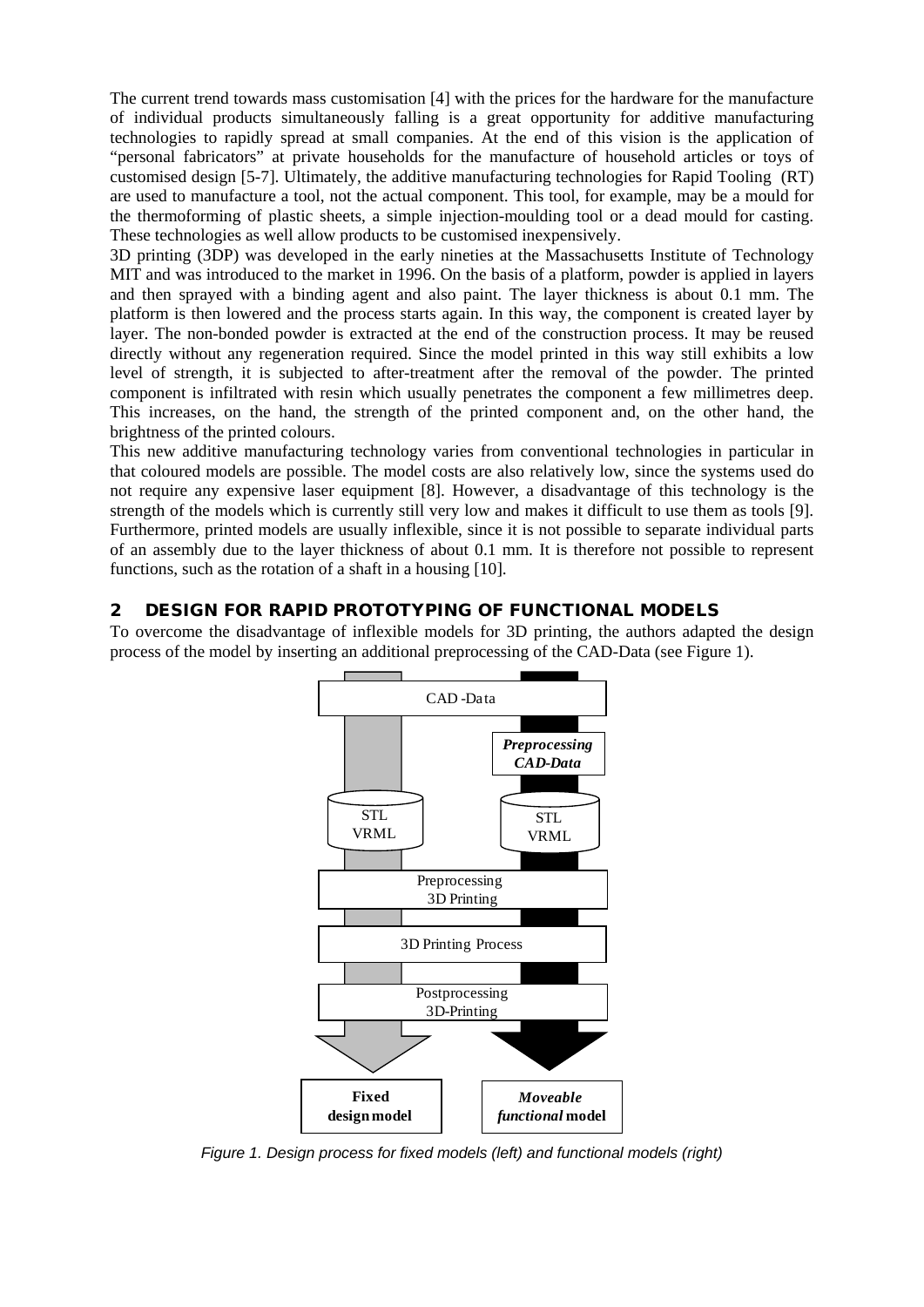The inflexibility of the models is based on the layered structure which results in all individual parts of the model sticking together and, in this way, losing their functions. When adapting the design, it must therefore be clarified first which functions are to be represented in the model. These are usually rotations and translations. The components which are to exercise these functions then have to be separated. They are separated in the CAD system, since the current software packages for the operation of 3D printers usually do not exhibit any features for the separation of assemblies.

A parting line is therefore worked out and implemented in the CAD system by inserting a gap between the assemblies to be separated. Loose powder is deposited in this gap during the printing process. This loose powder has to be removed together with the remaining excess powder after the printing process. This is mainly done by blowing out the powder with compressed air. To do so, the gap needs to be accessed by the compressed air. In the event of complex shapes, it may be necessary to print individual components separately to achieve the required accessibility.

### 3 CASE STUDY: FUNCTIONAL MODEL OF A VALVE

The required design changes are to be shown by the example of a throttle valve (see Figure 2). The function of the lever and that of the shaft consist of closing or opening the valve by means of a rotational movement in order to control the flow rate of a medium. In a standard 3D printing process, all components would stick together, making it impossible to move (rotate) the shaft and allowing only a certain valve setting to be represented.



*Figure 2. Case study: valve with rotating shaft and lever*

As shown in Figure 3 the components which exercise a function are separated by a gap in the CAD system during pre-processing. For complex components, such as the shaft, it may also be necessary to simplify the shape. Other components, such as the lever, can be printed separately in order to be subsequently joined to the shaft.

The components are separated by these measures and the loose powder applied to the gaps during the manufacturing process can be removed during the after-treatment. It should also be observed that the components are separated for the infiltration. At the end of the after-treatment a 3D model is available which is able to represent all valve settings and therefore also the operation of the valve.

An additional work step is necessary for the creation of a functional 3D printing process, notably the pre-processing of the CAD data. From a technical perspective, this should be done in the same CAD system in which the model to be printed was created. This reduces the amount of work required for changes and the data remain consistent.

From an economic perspective, the creation of a functional 3D printing process is more complex in comparison to a conventional 3D printing process, since the function has to be determined first and the gap design also has to be implemented in the CAD system. In contrast, the savings due to the lower consumption of powder are marginal. However, overall the flexible functional model is a great deal more useful than the rigid presentation model.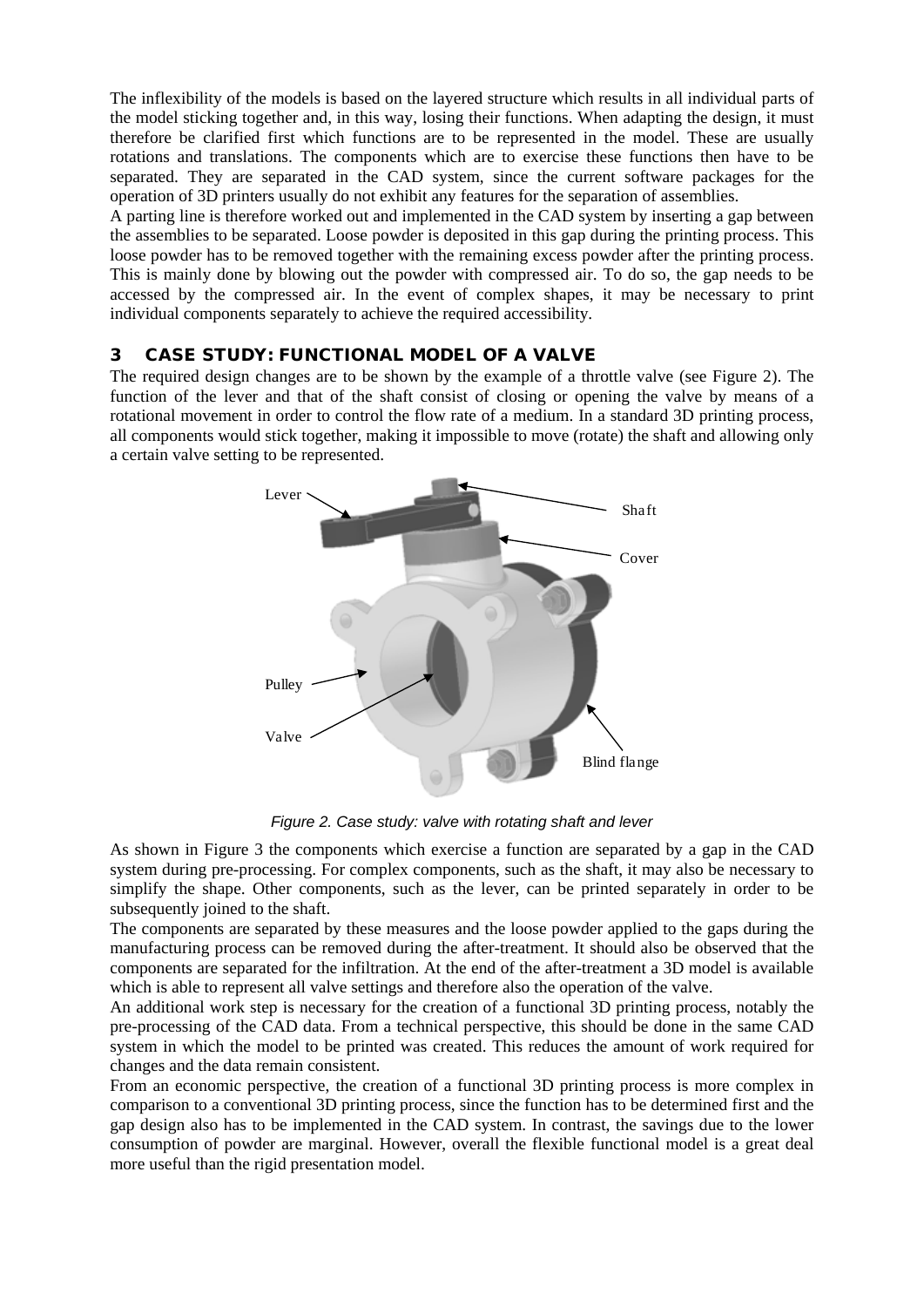

*Figure 3. Changes in the CAD data (preprocessing)*

### 4 DESIGN FOR RAPID TOOLING

Up to now the relatively low strength and the insufficient experience in heating the printed tools have spoken against its application for thermoforming of plastic sheets. This new application of 3D printing with plaster powder for the rapid manufacture of thermoforming tools is developed and tested by the authors.

Obviously 3D printing processes have several essential economic advantages over conventional manufacturing technologies for thermoforming tools. On the one hand, additive technologies are considerably faster than conventional, metal-cutting technologies (see Figure 4). This advantage is based on the omission of the programming of the tool paths in the CAM system which is essential for conventional machining.



*Figure 4. Conventional mould manufacturing and rapid tooling*

Furthermore, 3D printing is also less expensive than a great deal of other additive technologies (e.g. laser sintering), since the 3D printers are based on simple components which are a great deal cheaper than, for example, a laser (see Figure 5).

However, additive manufacturing technologies have considerable technical advantages over conventional technologies for this application too. These advantages are based on the layered structure of the printed tools. Preparations are required in the design area in this respect, which are usually implemented by means of a CAD system. When thermoforming, a plate or sheet is heated and then pulled in heated condition over the cold tool. In order for the plate to be created as close as possible to the contour of the tool, the thermoforming process is supported by a vacuum. Channels are required within the tool for this purpose to enable the vacuum in particular in the cavities of the tool.

The decisive advantage of additive technologies is the flexible design of these channels. Any (e.g. bent or spiral) profiles can be created without difficulty here, whereas these channels can only be straight in the conventional manufacture since they are drilled. The cross-section of the channels also no longer depends on the round shape of the drill, and may now be of oval or even rectangular design.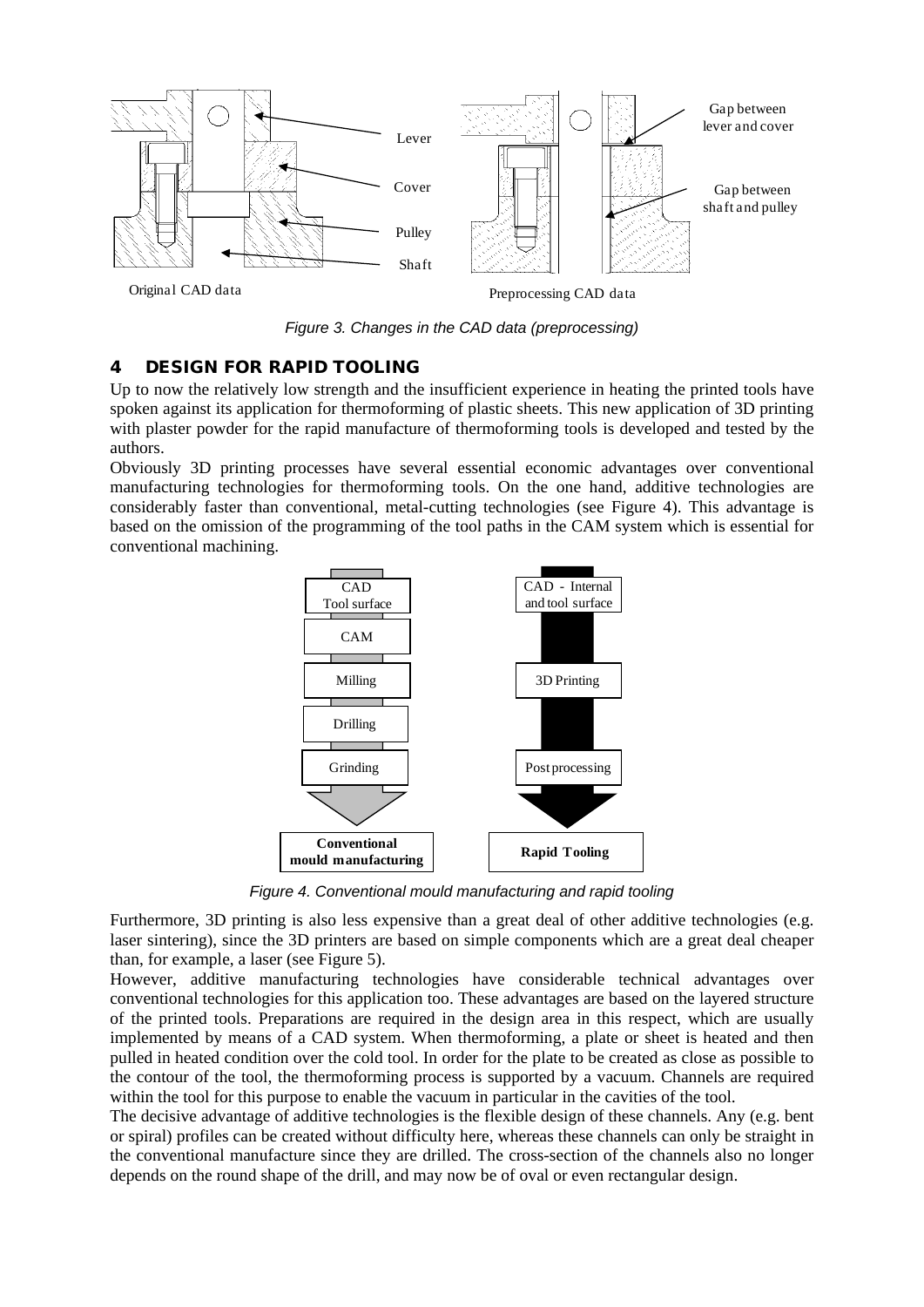

*Figure 5. Comparison of different tool building methods*

Another advantage of the engineering design of the tools is that additional components, such as spacers on the underside, can be integrated directly in the tool. Drill holes for mounting the tool are also already integrated in the CAD system. This allows these shapes to be made at the same time as the tool due to the layered structure. Subsequent installation or an additional cycle for drilling the holes is no longer necessary. This additionally reduces the manufacture time compared to conventional manufacturing processes.

# 5 CASE STUDY: THERMOFORMING OF PLASTIC SHEETS

A thermoforming tool was constructed for an automobile model as an example. In doing so, the external shape was taken from CAD before the additional design steps were performed (see Figure 6).



*Figure 6. CAD model of a forming tool: 3D view and cross-section*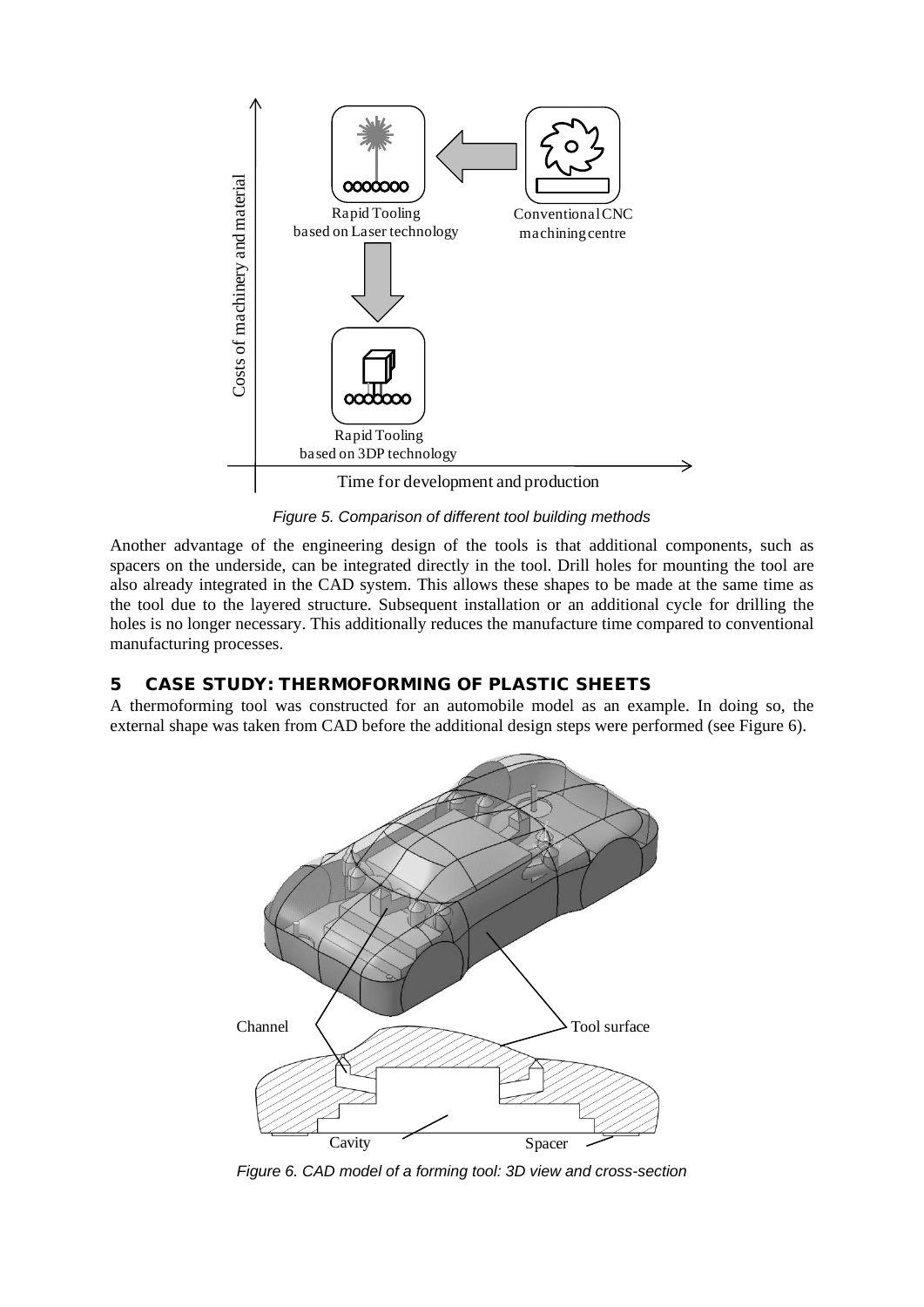First, a cavity was created in the interior of the tool in order to access the vacuum channels. The cavity also allowed the amount of powder required to be reduced considerably. A total of 10 channels were then designed for the vacuum in the tool. They initially had a diameter of about 12 mm which can be reduced to a diameter of 1.5 mm. It should be observed here that it is very difficult to remove the loose powder in the event of long channels with small diameters. The spacer under the tool (height of 1.5 mm) and the blind holes for the fastening screws were also designed.

The tool designed in this way and manufactured by means of 3D printing technology was used for thermoforming (see Figure 7). It was established that this tool is by all means able to withstand the thermal loads due to the heated plastic sheet (approx. 180° C). A small series of deep-drawn sheets was able to be manufactured.



a. Mounted mould



b. Thermoformed plastic sheet *Figure 7. Use of rapid tooling*

Besides the new design options provided by the additive manufacturing technologies, their economic advantages can also be benefited from for the manufacture of tools. This includes, in particular, the quick implementation of the tools and hence short delivery times and development cycles. However, costs are also able to be reduced, since the low procurement and operating costs of 3D printers make the hourly machine rates considerably lower than with similar technologies based on laser technology or conventional technologies. These advantages compensate abundantly for the relatively high costs for powder and infiltration [11].

# 7 OUTLOOK

The application areas of Rapid Prototyping are extended considerably by the manufacture of functional prototypes. On the background of mass customisation, this is an important argument for 3D printing, since a number applications in the technical area, but also non-technical applications (e.g. in private households or for toys), are only made comprehensible and interesting by their operating principle, i.e. movements.

In the field of Rapid Tooling, 3D printing is an economic alternative to the slow conventional technologies and expensive additive manufacturing technologies based on laser technology. In this